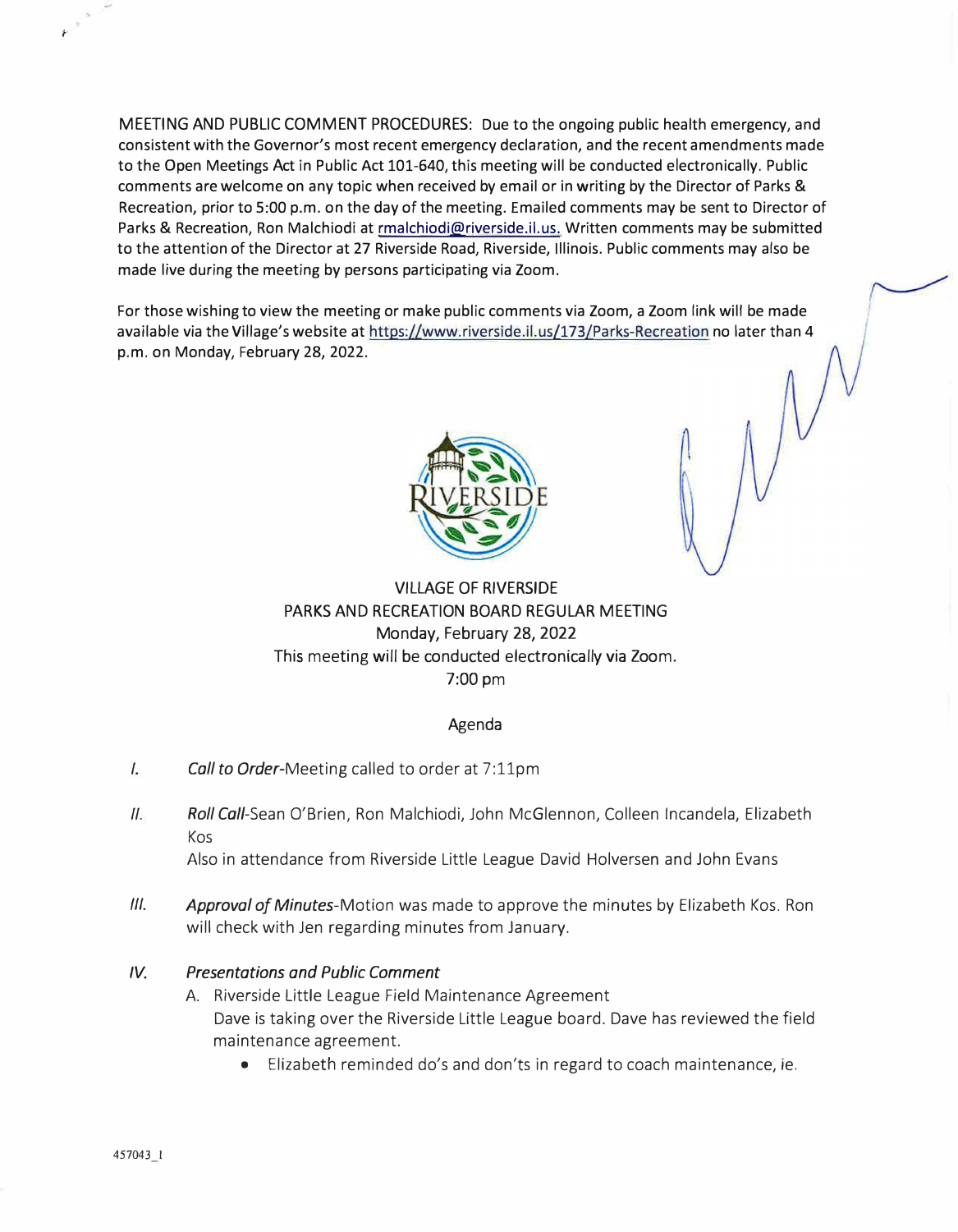litter on the field is not appropriate. Dave brought up that the fields tend to get dusty and dry without rain. Ron will look into watering the fields, if able/feasible.

#### *V. Unfinished and Deferred Business*

A. 501c3 Update

.....

-- Fa

- Follow up with interest in joining the 501c3 board. Reporting would be the largest responsibility (treasurer). Project work is likely two years down the road. Initial work would entail creating bi-laws, etc. Sean suggested a meeting with individuals would like to be involved and serving as a liaison. John, Sean, and Elizabeth will get a meeting together with interested people.
- B. 2022 Goals and Initiatives
	- Reviewed project and steps spreadsheet for viability/interest.

#### *VI. New Business*

- A. Future Meetings Location and In Person
	- Moving to in-person meetings in March. Parks and Rec meetings will take place at Quincy St.(upstairs) and will accommodate ADA compliance (downstairs) as needed.
	- April meeting is changing to April  $18<sup>th</sup>$ . .
- B. Staffing
	- Recreation Supervisor-position open again.
	- Masking policy-the village and department is mask suggested. Instructors will wear masks for now, participants mask suggested.

## *VII. Program and Facility Updates*

- A. Review of Special Events
	- April  $9<sup>th</sup>$  egg hunt coming up
	- 2 additional concerts to include June, July, and August
	- RAW is in alternative form this year
- B. Full Day Kindergarten
	- District 96 is moving to full-day in 2022-2023. Parks and Rec is looking at alternatives and opportunities to partner with the school district.
- C. Summer Camp / Online Registration
	- Online registration opened-up this year. Deposit based programming with the biggest hurdle in the past. The software update allowed deposits. Extended office hours for in-person registration was still available. Number update: not typical pre 2020, but above 2020 and 2021. Blythe Park school will be used again for camp. The interviewing process has started for summer camp counselors.

### *VIII. Director Report*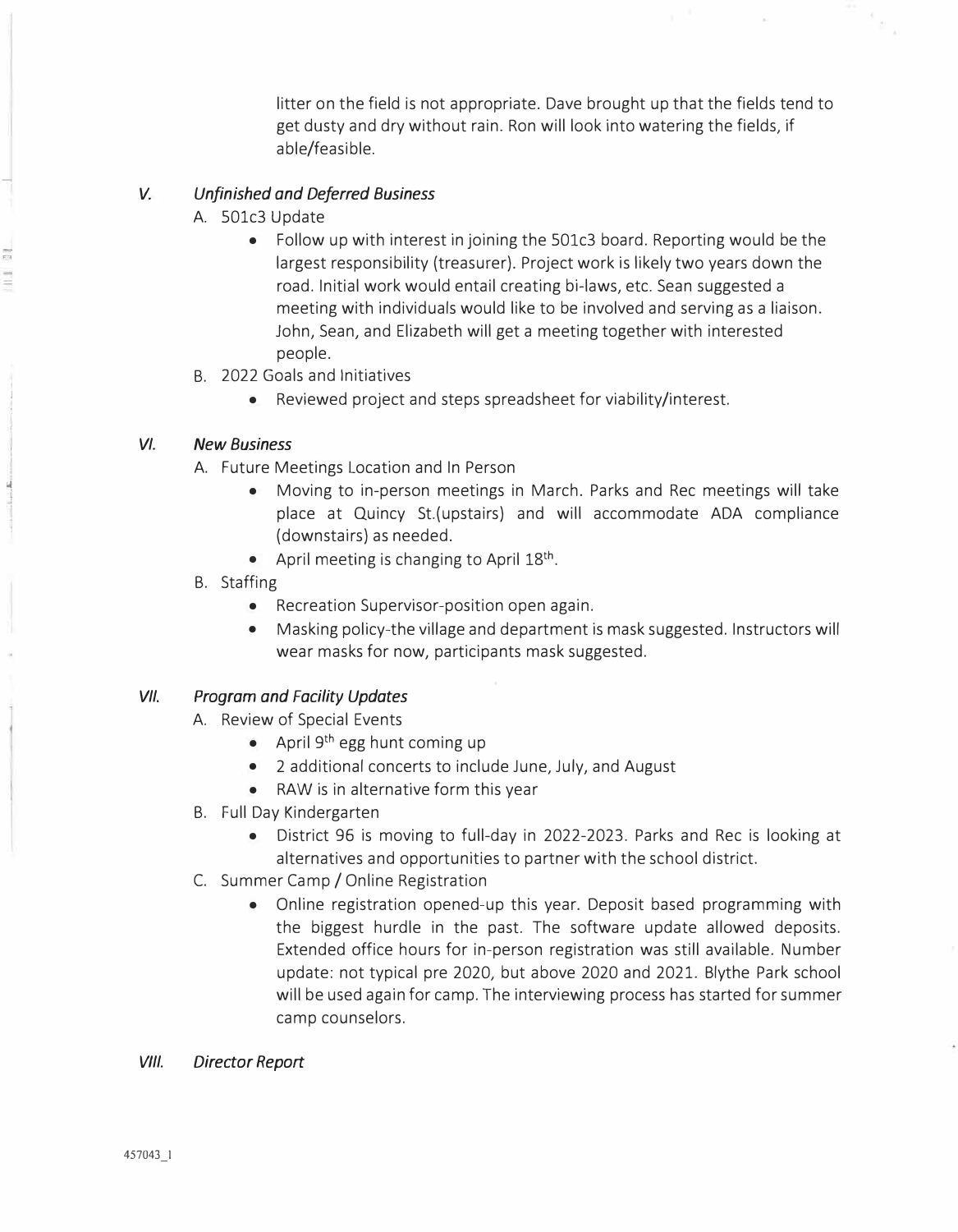- A. Financial Report
- B. Operational Report
- C. Maintenance Report
	- A big thank you to The Big Chill crew for the installation and upkeep of the ice rink.
- *IX. Chair Report*

 $e^{\pm \frac{2}{\hbar} \beta}$ 

*X. Adjournment-Elizabeth* adjourned at 8:42pm.